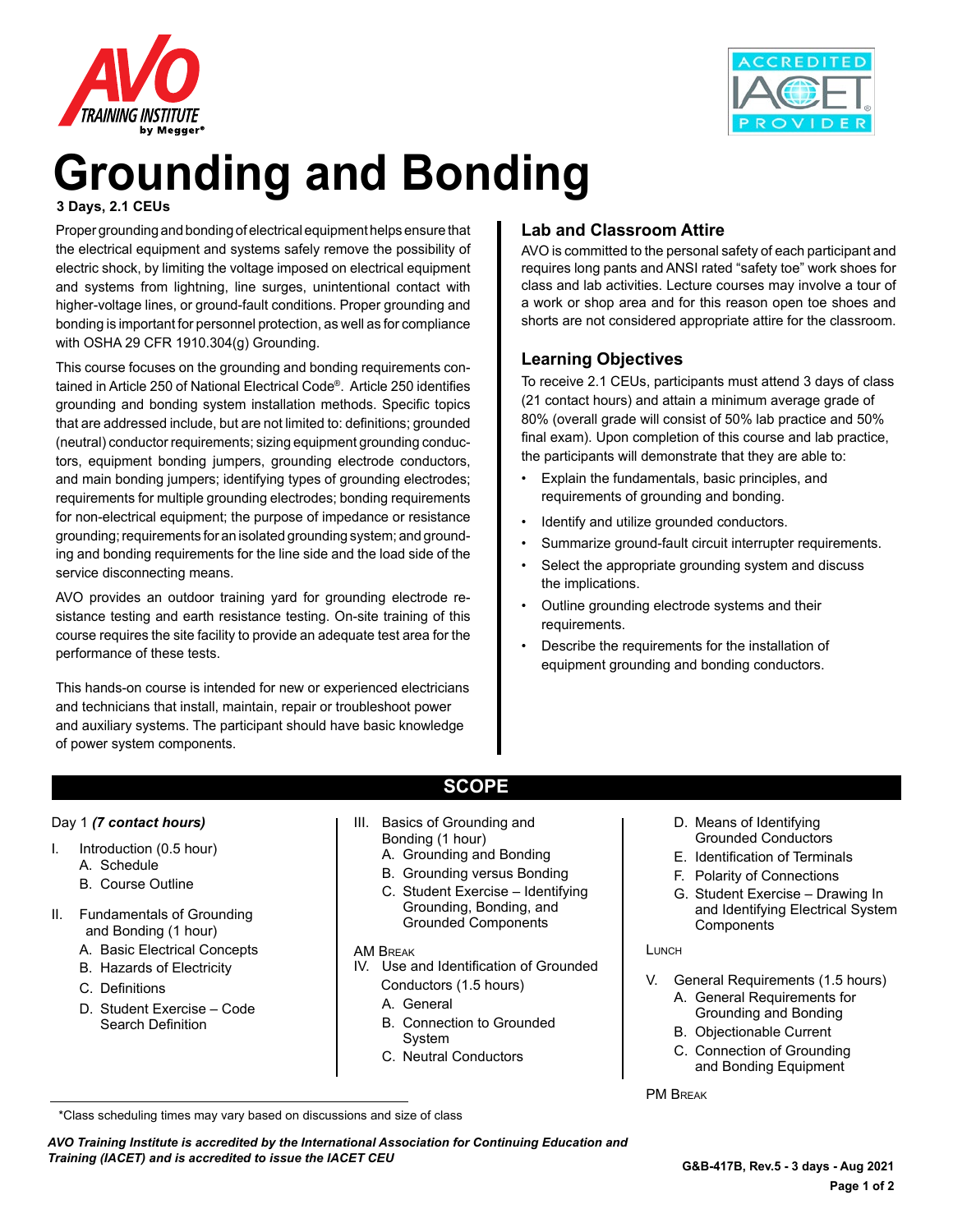# **Grounding and Bonding**

#### **3 Days, 2.1 CEUs**

- D. Protection of Ground Clamps and Fittings
- E. Clean Surfaces
- F. Exercise Identifying Grounded & Ungrounded Systems
- G. Exercise Identifying All System Power Distribution G&B **Components**

#### **Day 2** *(7 contact hours)*

- VI. System Grounding (2 hours)
	- A. Alternating-Current (AC) Systems to be Grounded
	- B. AC Systems of 50V to less than 1000V not required to be Grounded
	- C. Circuits not to be Ground
	- D. AC Systems Grounding Service-**Supplied**
	- E. AC Systems Conductor to be Grounded
	- F. Main Bonding Jumper and System Bonding Jumper
	- G. Grounding Separately Derived AC Systems

#### AM Break

- H. Buildings or Structures Supplied by a Feeder(s) or Branch Circuit(s)
- I. Generators
- K. High-Impedance Grounded Neutral Systems
- L. Student Exercise Calculating the Size of Equipment, Transformer, Supply Side, and Separately Derived System Bonding Jumpers

#### Lunch

- VII. Grounding Electrode System and Grounding Electrode Conductor (5 hours)
	- A. Grounding Electrode System
	- B. Installation
		- Lab 1 Earth Resistivity
		- Lab 2 Earth Fall-of Potential

#### PM Break

- C. Auxiliary Grounding Electrodes
- D. Common Grounding Electrode
- E. Use of Strike Termination Devices
- F. Grounding Electrode Conductor Material, Installation and Sizing
- G. Grounding Electrode Conductor and Bonding Jumper Connection to Grounding Electrodes
- H. Methods of Grounding and Bonding Conductor Connection to

## **SCOPE (continued)**

#### Electrodes

I. Student Exercise – Determining the Size of the Grounding Electrode **Conductor** 

#### **Day 3** *(7 contact hours)*

- VIII. Bonding (2 hours)
	- A. General
	- B. Services
	- C. Bonding for Communication Systems
	- D. Bonding Other Enclosures
	- E. Bonding for Over 250 Volts
	- F. Bonding Loosely Jointed Metal Raceways
	- G. Bonding in Hazardous (Classified) Locations
	- H. Grounded Conductors, Bonding Conductors and Jumpers
	- I. Bonding of Piping Systems and Exposed Structural Metal
	- J. Lightning Protection Systems
	- K. Student Exercise Calculating the Size of the Feed Conductor, Conduit, Grounding Electrode Conductor, Grounded Conductor, and Main Bonding Jumper

#### AM Break

- IX. Equipment Grounding and Equipment Grounding Conductors (2 hours)
	- A. Equipment Fastened in Place (Fixed) or Connected by Permanent Wiring Methods
	- B. Equipment Connected by Cord and Plug
	- C. Nonelectrical Equipment
	- D. Types and Identification of Equipment Grounding Conductors
	- E. Equipment Grounding Conductor Installation
	- F. Use and Size of Equipment Grounding Conductors
	- G. Equipment Grounding Conductor **Continuity**
	- H. Identification of Wiring Device **Terminals**
	- I. Student Exercise Calculating the Size of Conduit for Various Conductors in Different Types of Conduit
	- J. Student Exercise Calculating What the Minimum Size for the Equipment Grounding Conductor is Based on the Feeder Conductor Increase in Size Due to Excess Voltage Drop

Lunch

- X. Methods of Equipment Grounding (2 hours)
	- A. Equipment Grounding Conductor Connections
	- B. Short Sections of Raceway
	- C. Equipment Fastened in Place or Connected by Permanent Wiring Methods (Fixed) – **Grounding**
	- D. Equipment Considered Grounded
	- E. Cord- and Plug-Connected Equipment
- PM Break
	- F. Frames of Ranges and Clothes **Drvers**
	- G. Use of Grounded Circuit Conductor for Grounding Equipment
	- H. Multiple Circuit Connections
	- I. Connecting Receptacle Grounding Terminal to Box
	- J. Continuity and Attachment of Equipment Grounding Conductors to Boxes
- XI. Conclusion (1 hour)
	- A. Course Review
		- B. Final Exam